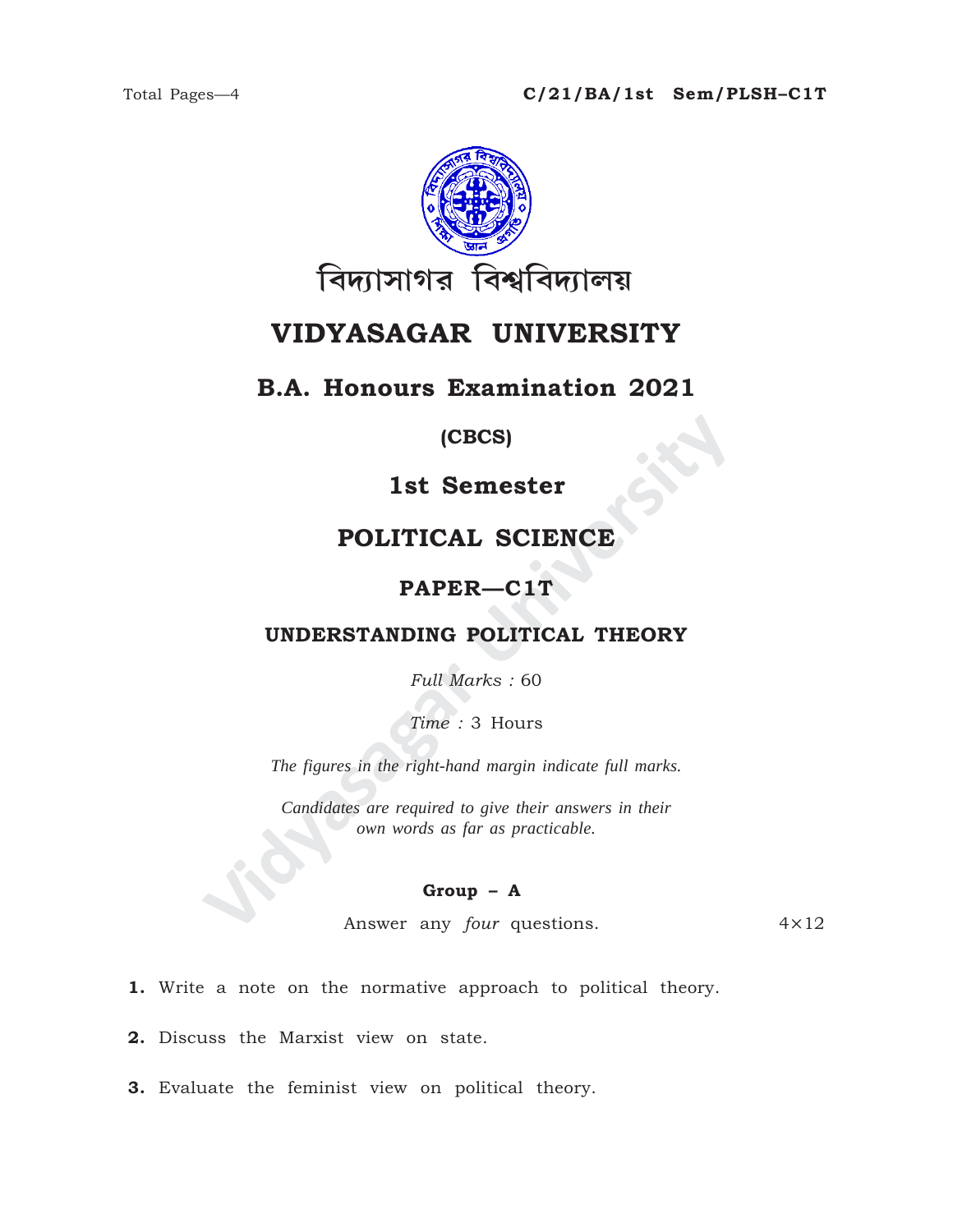- **4.** Write a note on proportional representation.
- **5.** Examine the idea of Post modernism.
- **6.** Discuss the different types of democracy.
- **7.** Write a note on empirical approach to political theory.
- **8.** Analyse the liberal view on State.

#### **Group – B**

Answer any *six* questions. 6×2

- **9.** What is politics ?
- **10.** Write the meaning of representation.
- **Group B**<br>Answer any *six* questions.<br>
<br>
is politics?<br>
<br>
two differences between participatory and representative c<br>
<br>
the meaning of referendum.<br>
<br>
the meaning of Postmodernism.<br>
<br>
the name of two advocates of Feminism. **11.** Write two differences between participatory and representative democracy.
- **12.** Write the meaning of referendum.
- **13.** Write the meaning of Postmodernism.
- **14.** Write the name of two advocates of Feminism.
- **15.** Define Democracy.
- 16. Who wrote the book 'The Vindication of the Rights of Women'?
- **17.** Write the meaning of socialist democracy.
- **18.** Write the meaning of occupational representation.

C/21/BA/1st Sem/PLSH–C1T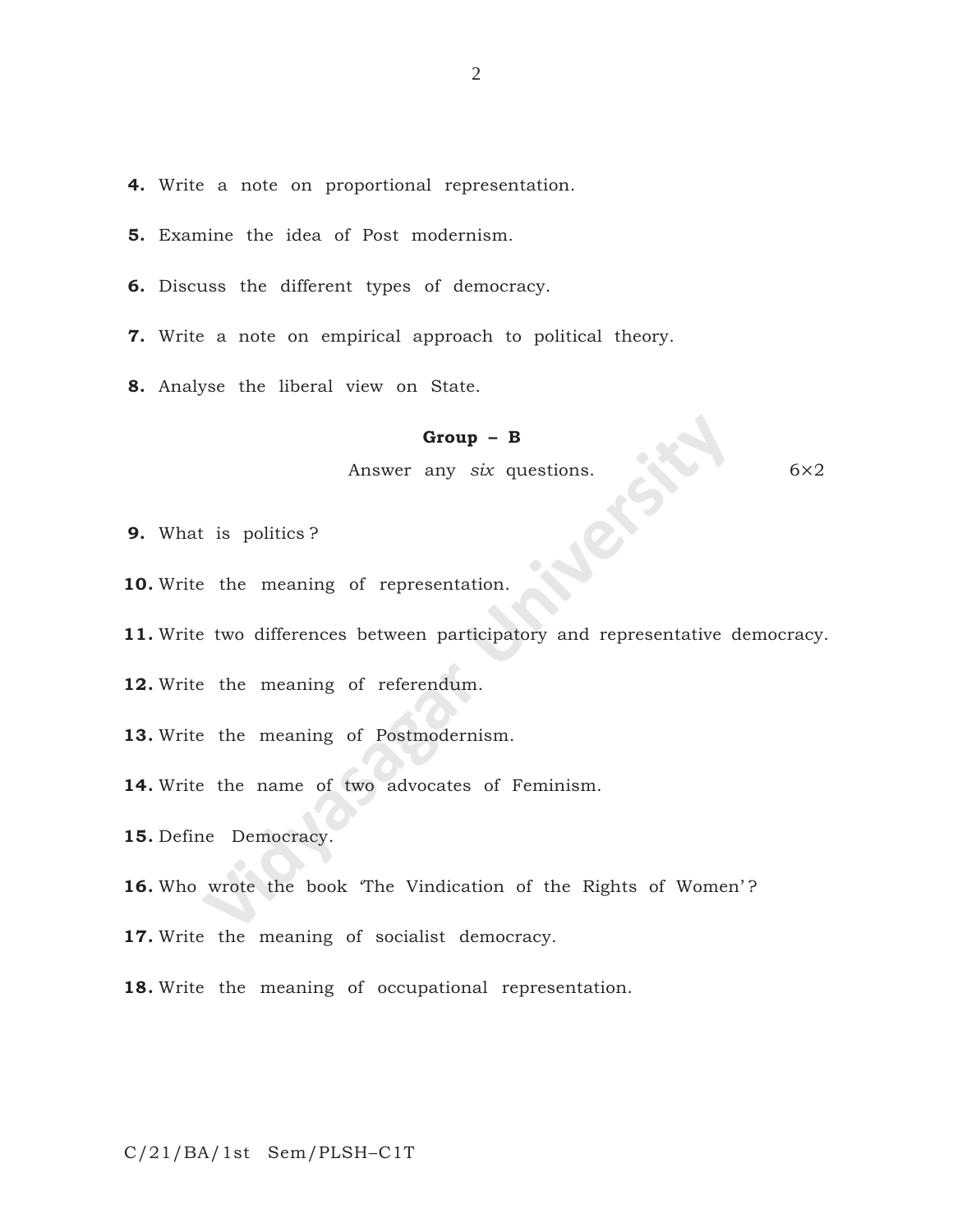#### **Group – A**

- o ) jahaN ge puniya. kukli reyag Tela ol me- eyag Tela ol me-**4**×**12**
- $1.5$  and car rested and  $\alpha$  and  $\alpha$  and  $\alpha$  in the same of  $\alpha$  in the old of  $\alpha$  $K3932$   $K21$
- $2.$  2012 and  $2.2$  and  $2.2$  and  $2.2$  and  $2.1$
- $8.$  2010 0.27 02029 OP 22 0027 0000000 (UDPONGOIC (121
- $6.$  Lauarb Banda BS2002 202002 2021 band also also the kaTas uz
- $\alpha$ . donjekovao obooro dziotie idiklado ob Guduoro zezador op Logod Uzi
- $C$ . Gancaoacosa szgang anguan ganang surba szgang ganaa uzi
- **Vidyay Choca Chompage Chompage Chompage Chompage Chompage Chompage Chompage Chompage Chompage Chompage Chompage Chompage Chompage Chompage Chompage Chompage Chompage Chompage Chompage Chompage Chompage Chompage Chompage C**  $2.$  denderog o $2029$   $20000$   $200000$   $200000$   $200000$   $20000$   $20000$   $20000$ tika. ol soDor me|
- $\mathbb{C}$ . døknde  $\mathcal{A}$ ea bøioz beøideado etakna wobega apa bøioz wakpzk $\mathcal{B}$ e kli

#### **Group – B**

- a ) hama ge opspe ganais pppe escag oeda ap ue- exagin reval ox 2
- 1. rajxniTi menTe CeD bujHa.w¯a?
- $2.$   $D3007C79970068$   $D500$   $D12$   $D20$   $D42$   $P3007C79970068$   $D500$
- 3. dekdepawacuppab eacaoacopa aid ibaoa carraooca uppab upp de waideai  $R$ an sod  $R$ aras  $U2$ ?

C/21/BA/1st Sem/PLSH–C1T